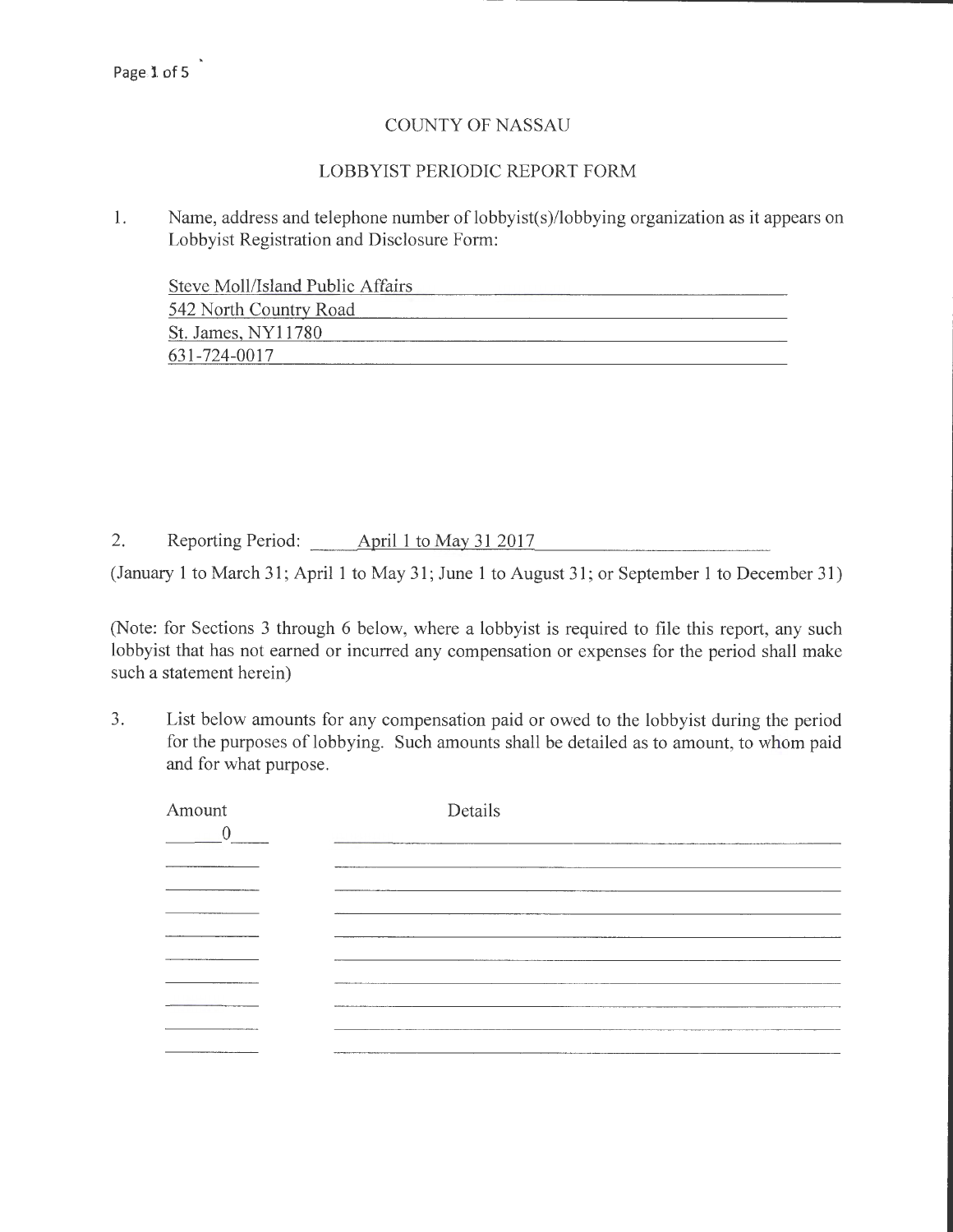4. List below the cumulative total amounts earned to date for lobbying year:

 $_0$ 

5. List below amounts for any expenses expended or incurred by the lobbyist during the period for the purposes of lobbying. Such amounts shall be detailed as to amount, to whom paid and for what purpose.

| Amount<br>$\overline{0}$ | Details                                                                                         |
|--------------------------|-------------------------------------------------------------------------------------------------|
| ______                   | _____<br>____                                                                                   |
| _____                    | the contract of the contract of the contract of the contract of the contract of the contract of |
|                          | ____<br>----                                                                                    |
| _______                  | the contract of the contract of the<br>$\overline{\phantom{a}}$                                 |
| _____                    | ____<br>----<br>---                                                                             |
|                          |                                                                                                 |
|                          |                                                                                                 |

6. List below the cumulative total amounts expended to date for lobbying year:

 $\overline{0}$ 

(In lieu of completing 7 through 10 below, you may attach a copy of your Lobbyist Registration and Disclosure Form, provided the information has not changed.)

7. List whether and where the lobbyist(s)/lobbying organization is registered as a lobbyist (e.g. Nassau County, New York State):

8. Name, address and telephone number of client(s) by whom, or on whose behalf, the lobbyist is retained, employed or designated.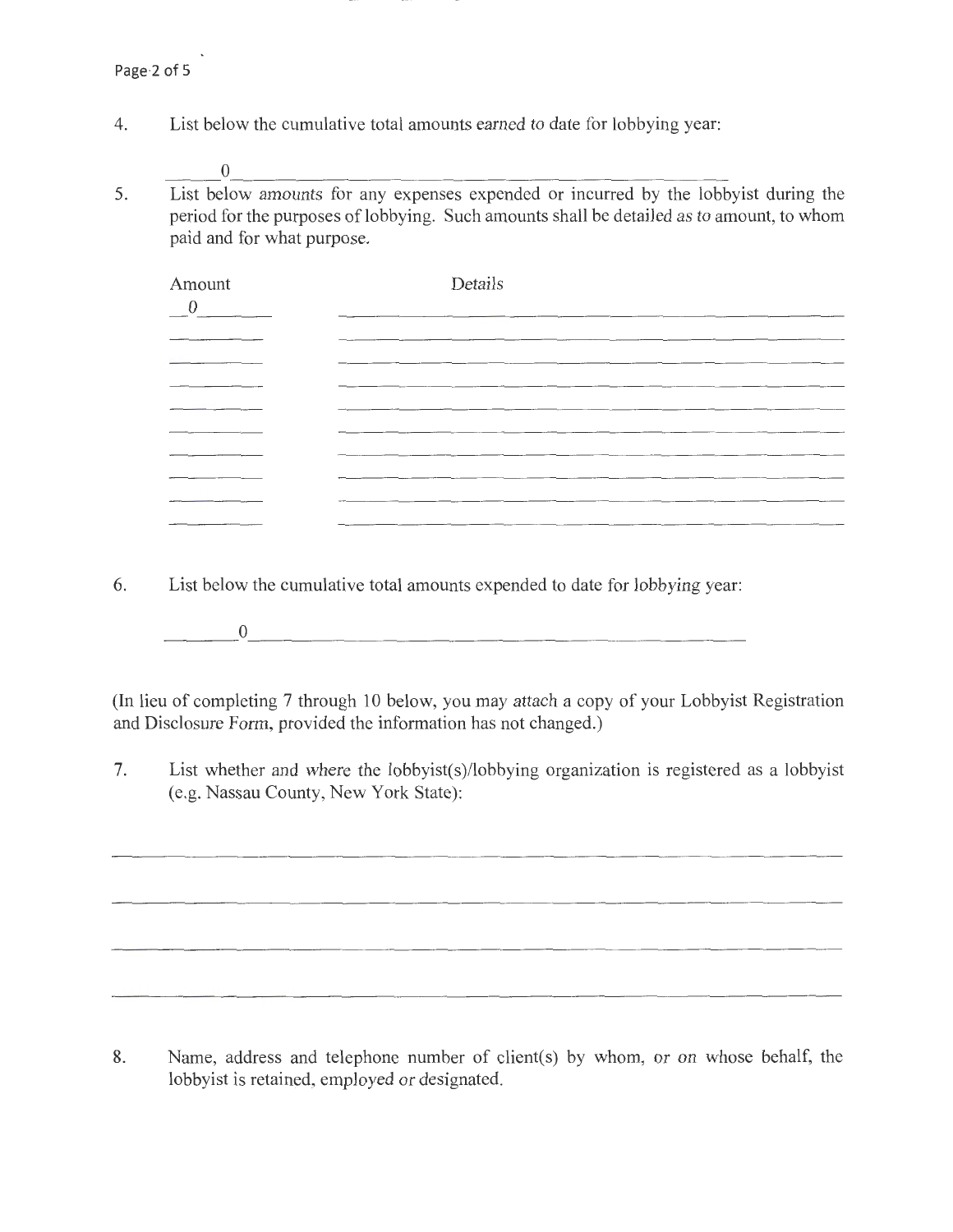9. Describe lobbying activity conducted, or to be conducted, in Nassau County, and identify client(s) for each activity listed, during the Reporting Period.

| None | <u> 1980 - Jan Barnett, mars et al. 1980 - Anna ann an Carl an Carl ann an t-Alban ann an t-Alban ann an t-Alban a</u> |  |  |
|------|------------------------------------------------------------------------------------------------------------------------|--|--|
|      |                                                                                                                        |  |  |
|      |                                                                                                                        |  |  |
|      |                                                                                                                        |  |  |
|      |                                                                                                                        |  |  |
|      |                                                                                                                        |  |  |
|      |                                                                                                                        |  |  |
|      |                                                                                                                        |  |  |
|      |                                                                                                                        |  |  |
|      |                                                                                                                        |  |  |
|      |                                                                                                                        |  |  |
|      |                                                                                                                        |  |  |
|      |                                                                                                                        |  |  |
|      |                                                                                                                        |  |  |

10. The name of persons, organizations or governmental entities before whom the lobbyist has lobbied during the period.

None